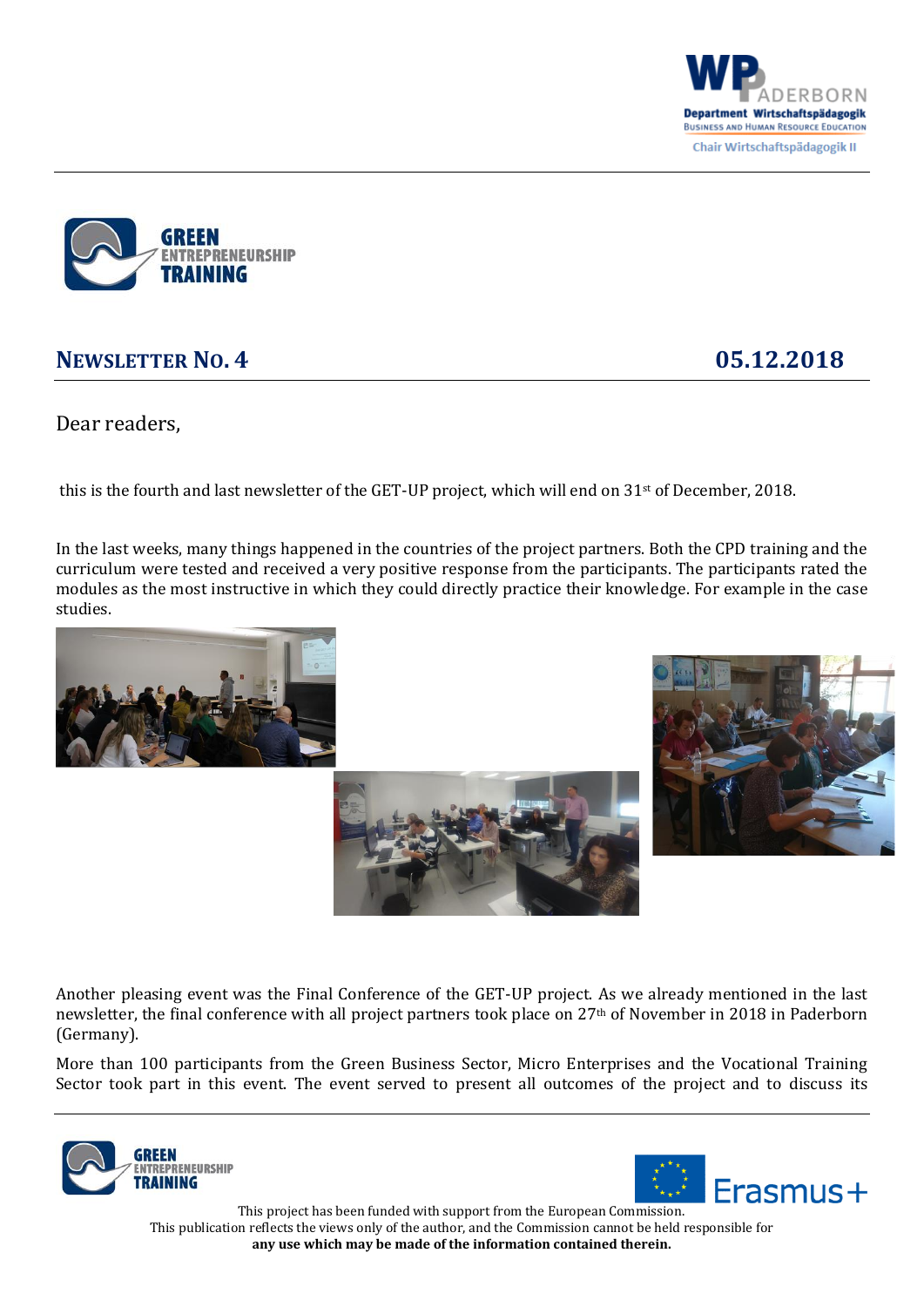

importance for the Green Entrepreneurship. The most positive feedback from the participants was that the CPD training and curriculum learning materials were available at any time openly and freely in six languages.



The final meeting of the GET-UP project took place from 28th to 29th of November 2018. During this meeting, open questions were clarified and the last tasks were fixed before the project is completed.

At the end of the GET-UP project, the partners resumed from the resonance of the target group that this project was successful in every aspect. By creating the development and promotion of new curriculum resources to support the growth of the green economy, a first milestone was set. This milestone will help to promote the EU 2020 priority for intelligent, sustainable and inclusive growth.







This project has been funded with support from the European Commission. This publication reflects the views only of the author, and the Commission cannot be held responsible for **any use which may be made of the information contained therein.**